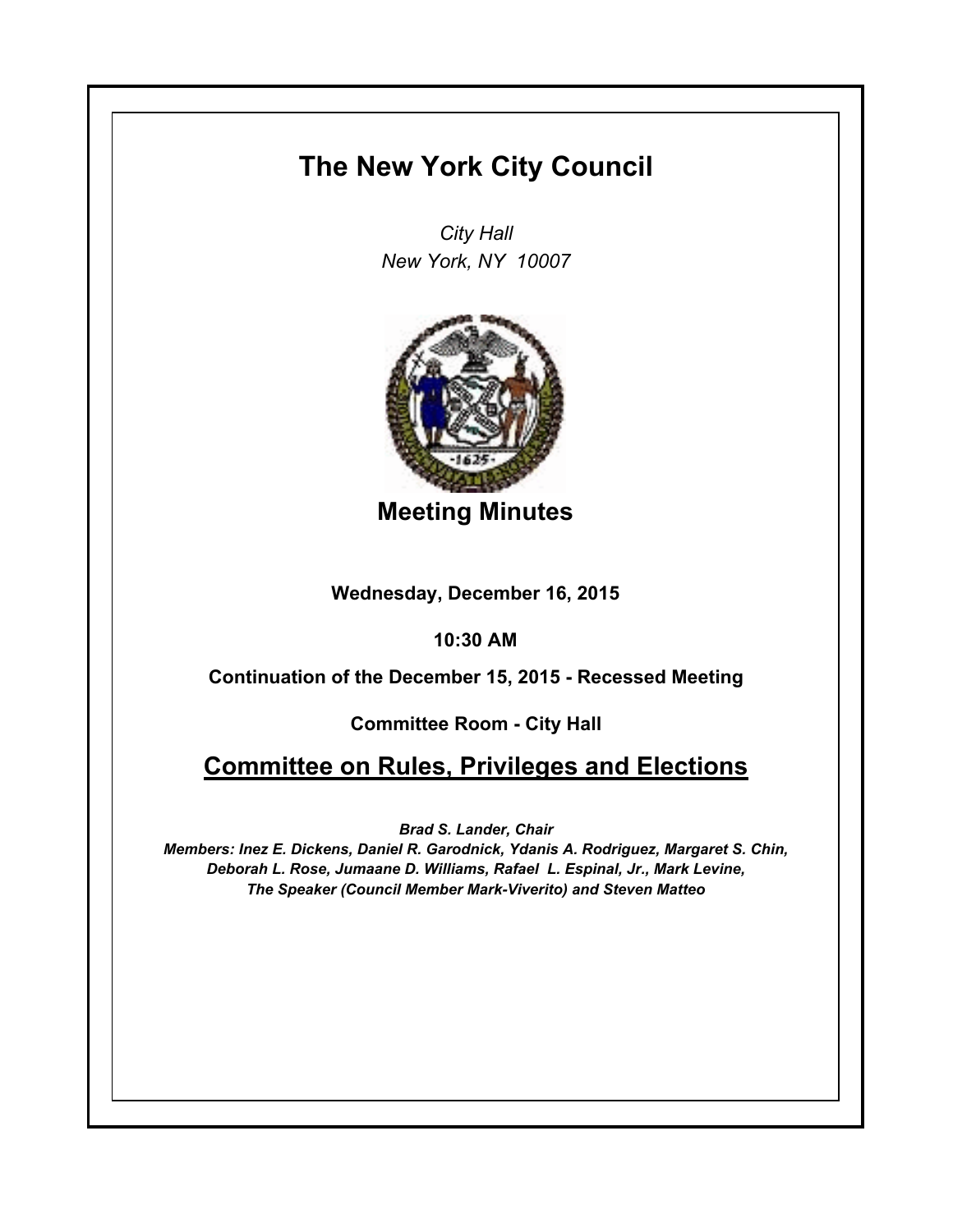| Continuation of the December 15, 2015 - Recessed Meeting                                                                                                                                                                                                                                                                                                            |  |  |  |
|---------------------------------------------------------------------------------------------------------------------------------------------------------------------------------------------------------------------------------------------------------------------------------------------------------------------------------------------------------------------|--|--|--|
| Roll Call                                                                                                                                                                                                                                                                                                                                                           |  |  |  |
| Present: Lander, Garodnick, Chin, Rose, Williams, Espinal Jr., Levine, Mark-Viverito and<br>Matteo                                                                                                                                                                                                                                                                  |  |  |  |
| Absent: Rodriguez                                                                                                                                                                                                                                                                                                                                                   |  |  |  |
| <b>Medical: Dickens</b>                                                                                                                                                                                                                                                                                                                                             |  |  |  |
| M 0354-2015<br>Communication from the Mayor - Submitting the name of Hope<br>Knight for appointment as a member of the New York City<br>Planning Commission pursuant to §§ 31 and 192(a) of the New<br>York City Charter.                                                                                                                                           |  |  |  |
| Attachments: Resolution, Committee Report 12/15/15, Hearing Transcript 12/15/15,<br>Committee Report 12/16/15, Hearing Transcript 12/16/15, December 16,<br>2015 - Stated Meeting Agenda with Links to Files                                                                                                                                                        |  |  |  |
| This Mayor's Message was Hearing on P-C Item by Comm                                                                                                                                                                                                                                                                                                                |  |  |  |
| Attachments: Resolution, Committee Report 12/15/15, Hearing Transcript 12/15/15,<br>Committee Report 12/16/15, Hearing Transcript 12/16/15, December 16,<br>2015 - Stated Meeting Agenda with Links to Files                                                                                                                                                        |  |  |  |
| A motion was made that this Mayor's Message be P-C Item Approved by<br>Committee with Companion Resolution approved by Roll Call.                                                                                                                                                                                                                                   |  |  |  |
| <b>Affirmative:</b><br>9 -<br>Lander, Garodnick, Chin, Rose, Williams, Espinal Jr., Levine, Mark-Viverito<br>and Matteo                                                                                                                                                                                                                                             |  |  |  |
| Absent: 1 -<br>Rodriguez                                                                                                                                                                                                                                                                                                                                            |  |  |  |
| <b>Dickens</b><br>Medical: $1$ -                                                                                                                                                                                                                                                                                                                                    |  |  |  |
| Res 0927-2015<br>Resolution authorizing the Speaker to file or join an amicus brief<br>on behalf of the Council in the litigation captioned Avella, et al. v.<br>City of New York, et al., currently on appeal at the New York Court<br>of Appeals, No. APL-2015-00298, to support the prior approval of<br>the Willets Point development plan by the City Council. |  |  |  |
| Attachments: Committee Report 12/15/15, Hearing Transcript 12/15/15, Committee<br>Report 12/16/15, Hearing Transcript 12/16/15, December 16, 2015 - Stated<br>Meeting Agenda with Links to Files                                                                                                                                                                    |  |  |  |
| This Resolution was Hearing on P-C Item by Comm                                                                                                                                                                                                                                                                                                                     |  |  |  |
| Attachments: Committee Report 12/15/15, Hearing Transcript 12/15/15, Committee<br>Report 12/16/15, Hearing Transcript 12/16/15, December 16, 2015 - Stated<br>Meeting Agenda with Links to Files                                                                                                                                                                    |  |  |  |
| A motion was made that this Resolution be P-C Item Approved by Comm<br>approved by Roll Call.                                                                                                                                                                                                                                                                       |  |  |  |